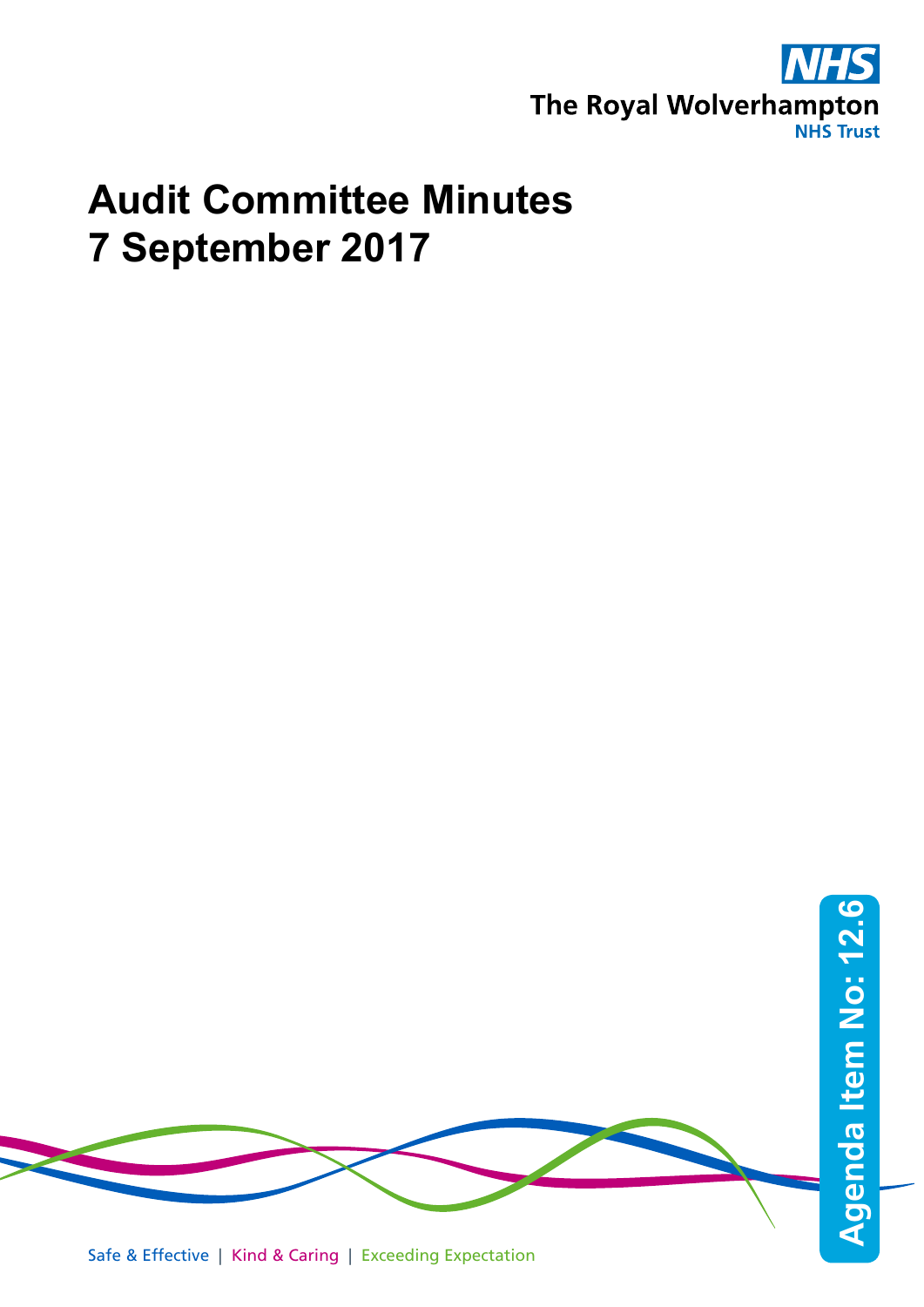The Royal Wolverhampton  $\frac{NHS}{NHS \text{ Trust}}$ 

|                | Date        |                                                                                            |                                                                                      |               |
|----------------|-------------|--------------------------------------------------------------------------------------------|--------------------------------------------------------------------------------------|---------------|
|                |             | Thursday, 7 September 2017                                                                 |                                                                                      |               |
|                | Venue       | Conference Room, Hollybush House                                                           |                                                                                      |               |
|                | <b>Time</b> | 9.30 am                                                                                    |                                                                                      |               |
| Present:       |             | <b>Name</b>                                                                                | Role                                                                                 |               |
|                |             | Mr Roger Dunshea                                                                           | Non-Executive Director (Chairman)                                                    |               |
|                |             | Mrs Rosi Edwards                                                                           | Non-Executive Director                                                               |               |
|                |             | Mrs M Martin                                                                               | Non-Executive Director                                                               |               |
| In Attendance: |             | <b>Name</b>                                                                                | Role                                                                                 |               |
|                |             | Mr Kevin Stringer                                                                          | <b>Chief Financial Officer</b>                                                       |               |
|                |             | Mr David Sharif                                                                            | <b>KPMG</b>                                                                          |               |
|                |             | <b>Ms Allison Rhodes</b>                                                                   | Grant Thornton - Internal Audit                                                      |               |
|                |             | Ms Joanne Brown                                                                            | Grant Thornton - Internal Audit                                                      |               |
|                |             | Mr Suki Pooni                                                                              | Grant Thornton - Counter Fraud                                                       |               |
|                |             | Mr Mark Kinsella                                                                           | <b>Grant Thornton - Counter Fraud</b>                                                |               |
|                |             | Mr Richard Jones (part)                                                                    | <b>Deputy Security Manager</b>                                                       |               |
|                |             | Ms Maria Arthur (part)                                                                     | Governance                                                                           |               |
|                |             | Ms G Nuttall (part)                                                                        | <b>Chief Operating Officer</b>                                                       |               |
|                |             | Dr Brian McKaig(part)                                                                      | Consultant Gastroenterologist/Associate Medical Director                             |               |
|                |             | Mrs Anne-Louise Stirling                                                                   | Personal Assistant to the Chief Financial Officer (minute taker)                     |               |
| <b>Item No</b> |             |                                                                                            |                                                                                      | <b>Action</b> |
| 45/2017        |             | <b>Apologies for absence</b><br>Andrew Bostock - KPMG                                      | Helen Troalen - Deputy Chief Financial Officer, Paul Smith - Security Manager and    |               |
| 46/2107        |             | Minutes of the previous meeting held on the 26 May 2017<br>approved as an accurate record. | The minutes of the Audit Committee meeting held on the 26 May 2017 were reviewed and |               |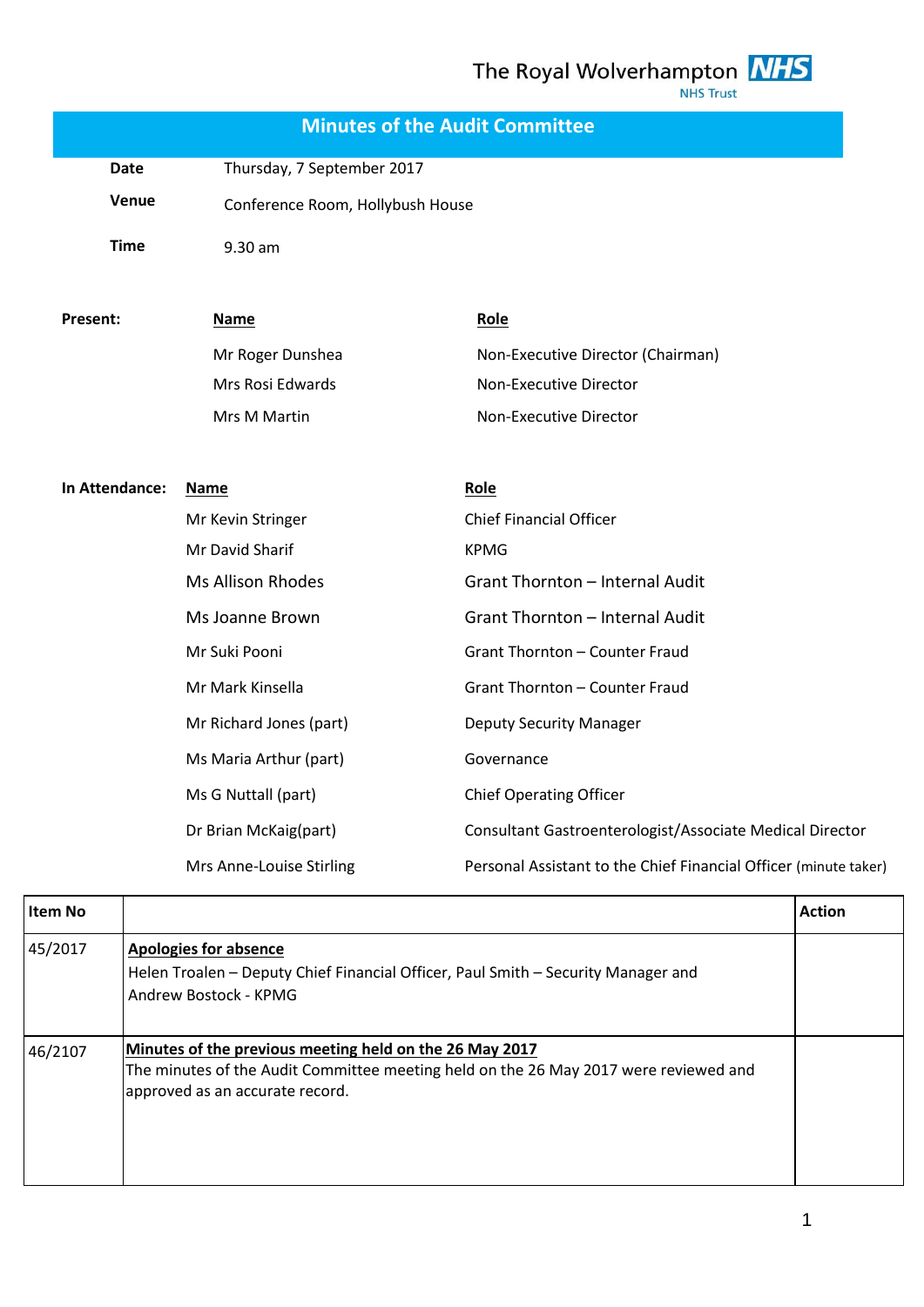| 47/2017 | <b>Matters Arising</b>                                                                                                                                                                                                                                                                                                                                                                                                                                                                                                                                      |                               |
|---------|-------------------------------------------------------------------------------------------------------------------------------------------------------------------------------------------------------------------------------------------------------------------------------------------------------------------------------------------------------------------------------------------------------------------------------------------------------------------------------------------------------------------------------------------------------------|-------------------------------|
|         | <b>Consultant Job Planning</b><br>The Chair introduced G Nuttall and B McKaig to members of the committee, in attendance to<br>provide an update on the current position with regard to ensuring that all consultant medical<br>staff have a current and approved job plan in place. This followed concerns raised in previous<br>internal audit reports over the lack of progress in this key contractual matter.                                                                                                                                          |                               |
|         | B McKaig advised members of the committee that he had been formally asked to address this<br>issue two years ago following the Lord Carter review. Following a lot of work he confirmed<br>that 50% of consultants had an agreed job plan. Members noted that action plans were in<br>place with Directorates including how to support staff complete the job plans. It was envisaged<br>that by December there would be 80% sign up. B McKaig reported that it was important not to<br>lose the goodwill of the consultant body when completing job plans. |                               |
|         | Members noted that an Excel job planning document had already been introduced. This<br>spreadsheet provides a record of the doctors' job plan, weekly timetabled activities, objectives<br>and authorised sign off sheet. This ensures that the process is open and transparent. S Pooni<br>asked if the job planning exercise would take account of private practice to which B McKaig<br>confirmed that it did.                                                                                                                                           |                               |
|         | G Nuttall advised that the Trust would need to invest in an IT system that could deliver all Trust<br>requirements including reporting and governance requirements and this is currently being<br>explored. However, the cost to the Trust would be high with a start-up fee of approximately<br>£60k and an annual licence fee of £30k. An option appraisal would be undertaken to consider<br>the return on investment to ensure the anticipated benefits could be delivered should the<br>Trust wish to pursue this.                                     |                               |
|         | D Shariff enquired who was ultimately responsible in the Trust for consultant job plans.<br>G Nuttall advised that responsibility was joint with J Odum, Medical Director and herself.                                                                                                                                                                                                                                                                                                                                                                      |                               |
|         | Members of the committee thanked B McKaig and G Nuttall for attending and presenting a<br>very detailed progress update. It was agreed that an update report would be provided at the<br>December meeting of the committee.                                                                                                                                                                                                                                                                                                                                 | G Nuttall/<br><b>B</b> McKaig |
|         | RESOLVED: Members of the committee noted the detailed update position on the progress of<br>completing consultant Job Plans.                                                                                                                                                                                                                                                                                                                                                                                                                                |                               |
|         | Action Plan - Effectiveness of the Audit Committee<br>The Chair tabled an action plan in relation to the 'self-assessment of the effectiveness of the<br>committee' that had taken place earlier in the year.                                                                                                                                                                                                                                                                                                                                               |                               |
|         | Members noted the detail in the six points presented. However, with regard to point number<br>two, on assessing the performance of the auditors, it was suggested that the Counter Fraud<br>Service and Security Service performance should also be included.                                                                                                                                                                                                                                                                                               | <b>Chair</b>                  |
|         | RESOLVED: The action plan was duly noted by members of the committee.                                                                                                                                                                                                                                                                                                                                                                                                                                                                                       |                               |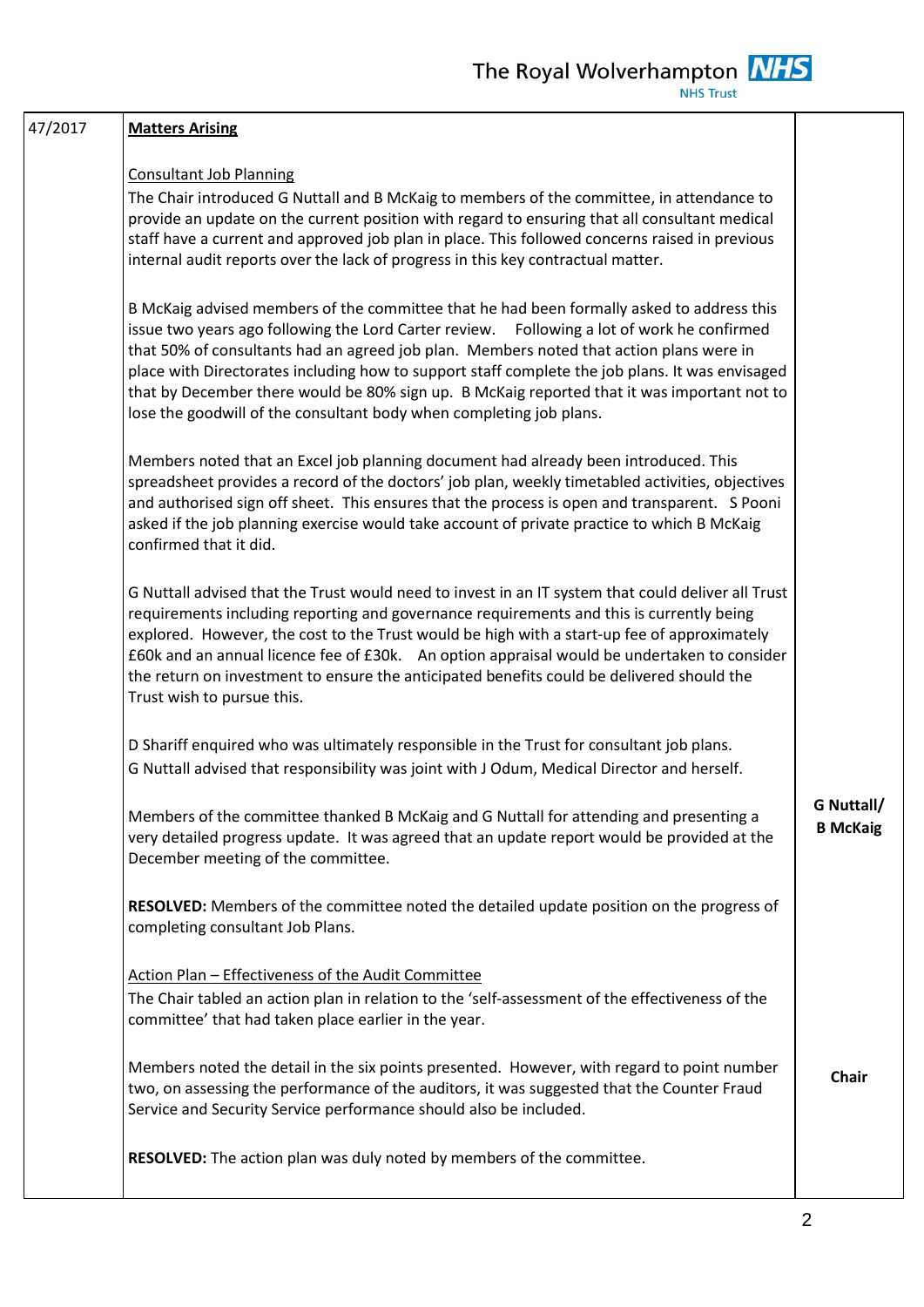The Royal Wolverhampton  $\frac{N}{H}$ 

٦

| 48/2017            | <b>Audit Committee Action Points</b><br>The committee reviewed the list of Action Points and agreed upon, which items had been<br>actioned and could be deemed closed.                                                                                                                                                                                                                                                                                                                                                                                                                                                                                                                                                                                                                                                                                                                                                                                                                                                                    |                          |
|--------------------|-------------------------------------------------------------------------------------------------------------------------------------------------------------------------------------------------------------------------------------------------------------------------------------------------------------------------------------------------------------------------------------------------------------------------------------------------------------------------------------------------------------------------------------------------------------------------------------------------------------------------------------------------------------------------------------------------------------------------------------------------------------------------------------------------------------------------------------------------------------------------------------------------------------------------------------------------------------------------------------------------------------------------------------------|--------------------------|
| 49/2017            | <b>Declaration of Interest</b><br>No interests were declared at this meeting.                                                                                                                                                                                                                                                                                                                                                                                                                                                                                                                                                                                                                                                                                                                                                                                                                                                                                                                                                             |                          |
| 50/2017<br>51/2017 | <b>Quality Governance Assurance Committee (QGAC)</b><br>R Edwards advised members on areas of concern following QGAC in July.<br>R Edwards advised that at a recent Patient Safety Improvement Group (PSIG) a report<br>had been presented citing 154 actions relating to SUIs across the Trust, which were<br>outstanding. She reported that PSIG had asked for assurance with regard to the process in<br>place to monitor actions along with the risks associated with actions remaining open. Whilst<br>PSIG will continue to monitor, R Edwards suggested this may be an area that Internal Audit<br>could review, in order to get assurance from a devolved point of view in the future. The Chair<br>noted this was included in the internal audit plan.<br>The Chair thanked R Edwards for the update on issues of note arising from the business of the<br>QGAC meeting.<br><b>Finance and Performance Committee (F&amp;PC)</b><br>M Martin updated members on areas of concern following the F&PC meeting.                      |                          |
|                    | M Martin advised that the Service Line Reporting (SLR) quarterly report had been presented to<br>the F&PC on the 6 <sup>th</sup> September. She advised that the Deputy Chief Financial Officer had<br>presented a report requesting approval to discontinue and replace Service Line Reporting with<br>monthly Patient Level Costing. She reported that there was concern with the lack of discrete IT<br>systems working in solo as there was no data warehouse in place, resulting in a lot of<br>duplication and manipulation of data being held. K Stringer agreed that the Trust had<br>significant amounts of data be it paper or electronic as current systems were not connected.<br>The Chair asked if this was something that Internal Audit could look at in the future. Following<br>discussion it was agreed that this would be something to be carried forward to next year's<br>Internal Audit Workplan.<br>The Chair thanked M Martin for the update on issues of note arising from the business of the<br>F&PC meeting. | Grant<br><b>Thornton</b> |
| 52/2017            | <b>Trust Management Committee (TMC)</b><br>K Stringer briefed members of the committee on issues of significance, but reminded members<br>that no meeting of TMC had been held in August.<br>K Stringer advised that discussions within the Trust had been held regarding capping maternity<br>numbers/births after concern had been raised about capacity and manpower levels by<br>consultant medical staff. He further reported that neighbouring Trusts namely Dudley and<br>Walsall had recently capped their capacity numbers. He informed members that a letter<br>would be drafted to Commissioners notifying them of the intention that the Trust intends to<br>cap maternity booking and admission numbers.                                                                                                                                                                                                                                                                                                                     |                          |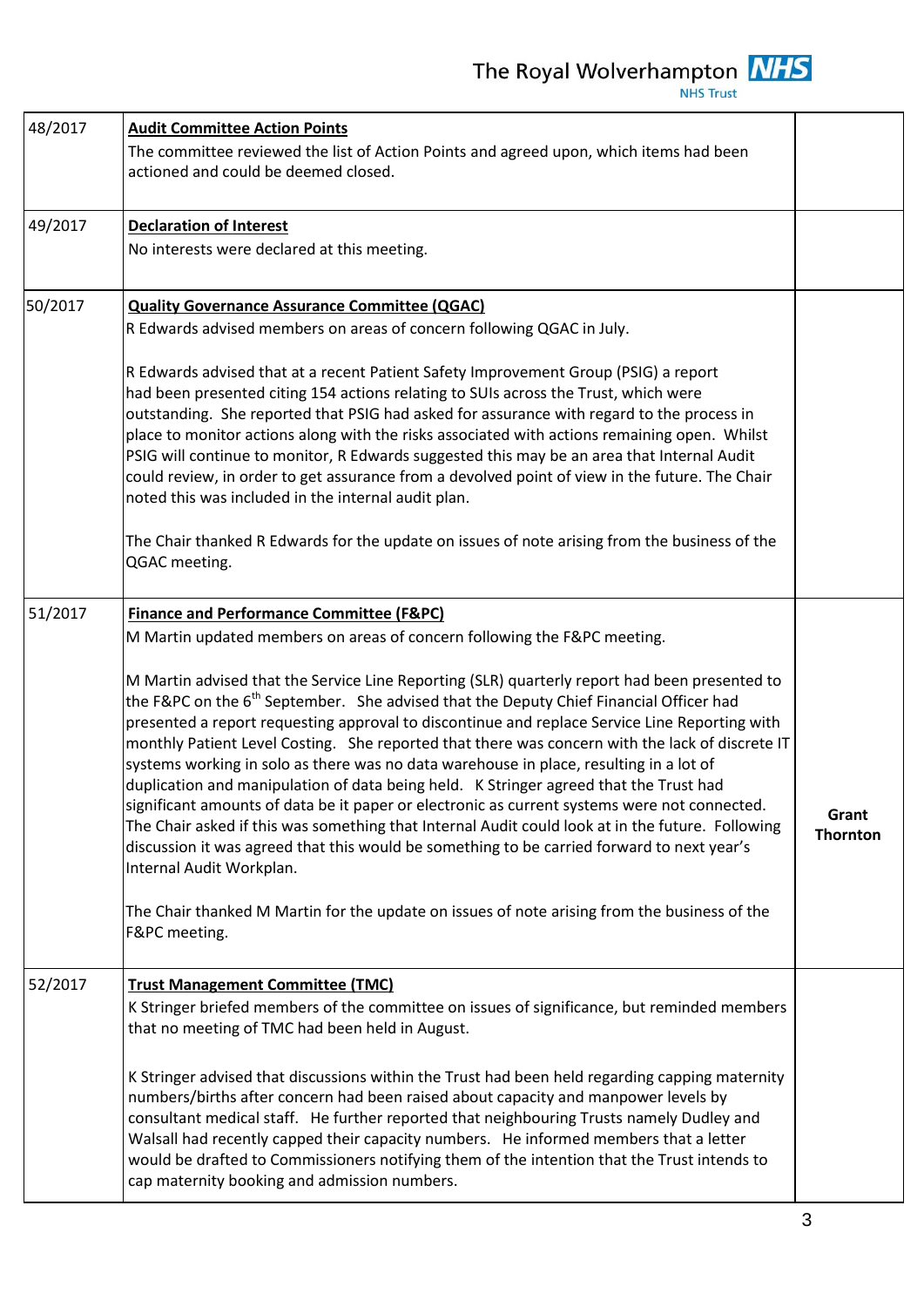|         | K Stringer briefed members on the issue of cladding on certain buildings on the hospital site<br>following the Grenfell disaster and advised that this matter was being led by the Chief Executive<br>and the Chief Operating Officer. He confirmed that the whole of the Trust site had been<br>reviewed for cladding and a number of buildings had been identified as having cladding on<br>them.                                                                                                          |                   |
|---------|--------------------------------------------------------------------------------------------------------------------------------------------------------------------------------------------------------------------------------------------------------------------------------------------------------------------------------------------------------------------------------------------------------------------------------------------------------------------------------------------------------------|-------------------|
|         | K Stringer advised that whilst this cladding had been approved at the outset following the<br>Grenfell incident safety levels had been reviewed, which had resulted in the Heart and Lung<br>Centre being the biggest issue.                                                                                                                                                                                                                                                                                 |                   |
|         | K Stringer advised that it was important to bear in mind that the layout of the Heart and Lung<br>Centre comprised of three floors and not a high storey building, had many exits and fire<br>prevention and staff training. In addition that the Fire Service agreed that they would attend<br>immediately to any call made to this building.                                                                                                                                                               |                   |
|         | It was noted by members that this has been logged as a risk on the Trust Risk Register and a<br>decision would be made, based on expert advice, on whether cladding may need to be modified<br>or replaced at the Heart and Lung centre                                                                                                                                                                                                                                                                      |                   |
|         | The Chair thanked K Stringer for the update on issues of note.                                                                                                                                                                                                                                                                                                                                                                                                                                               |                   |
| 53/2017 | <b>Board Assurance Framework (BAF)</b><br>M Arthur updated members of the committee on the progress made with regard to the Board<br>Assurance Framework (BAF) since the last meeting of the committee in May 2017 when a final<br>mock-up of the new formatted BAF was presented.                                                                                                                                                                                                                           |                   |
|         | M Arthur confirmed that the updated BAF now provided a further discussion point for the<br>Trust Board to record risks affecting all strategic objectives and would be a high-level tool that<br>interfaces with the TRR and local risk registers.                                                                                                                                                                                                                                                           |                   |
|         | It was noted that there are currently 6/7 risks under two strategic objectives, which are<br>Finance and Performance. However, there are four strategic objectives where no risks are<br>identified. M Arthur advised that although progress has been made as two objectives are<br>being monitored there was a clear gap and the Trust needed to be able to demonstrate how<br>the other four objectives were being monitored.                                                                              |                   |
|         | M Arthur proposed that going forward that the BAF could be used as an active tool/framework<br>to monitor strategic objectives, sub objectives and KPIs as part of the business cycle. K Stringer<br>queried what the process for taking this forward would be as it had not been discussed before<br>in an Executive Director forum. The Chair concurred on behalf of the committee that this<br>should be taken to the Executive Directors for discussion and brought back to members of the<br>committee. | <b>K Stringer</b> |
|         | RESOLVED: the committee thanked M Arthur for the progress update and development of the<br>BAF.                                                                                                                                                                                                                                                                                                                                                                                                              |                   |
|         |                                                                                                                                                                                                                                                                                                                                                                                                                                                                                                              |                   |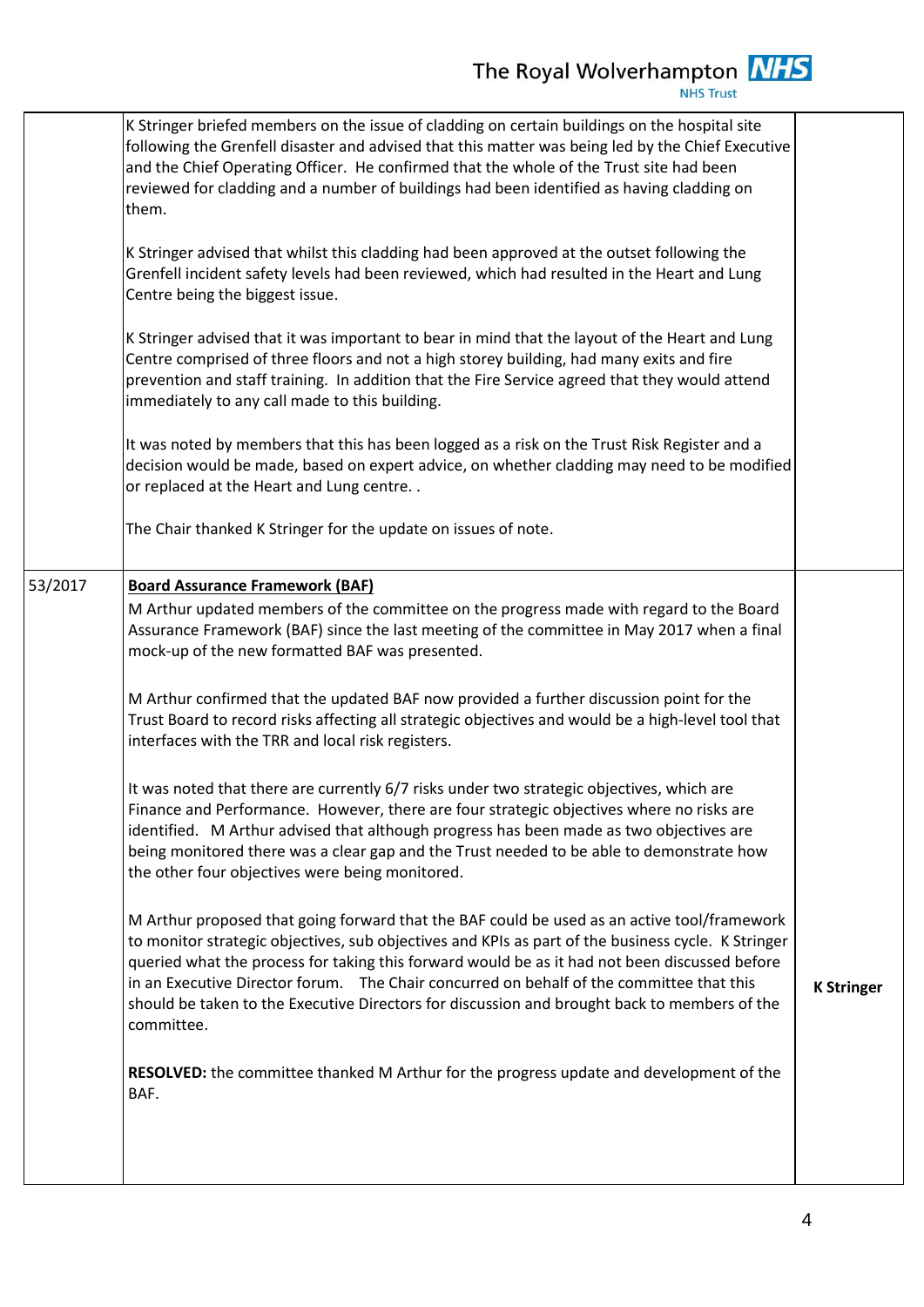| 54/2017 | <b>Grant Thornton - Internal Audit</b>                                                                                                                                                                                                                                                                                                                                                                                                                                                                                                                                                                          |                          |
|---------|-----------------------------------------------------------------------------------------------------------------------------------------------------------------------------------------------------------------------------------------------------------------------------------------------------------------------------------------------------------------------------------------------------------------------------------------------------------------------------------------------------------------------------------------------------------------------------------------------------------------|--------------------------|
|         | <b>Progress Report</b>                                                                                                                                                                                                                                                                                                                                                                                                                                                                                                                                                                                          |                          |
|         | J Brown presented the progress report to the committee providing an update on Internal Audit<br>progress and activity since the last meeting of the committee in May.                                                                                                                                                                                                                                                                                                                                                                                                                                           |                          |
|         | J Brown advised that following a meeting at the end of June with members of the committee<br>the Internal Audit Plan had been amended to reflect specific areas of risk and areas of focus for<br>identified audit reviews and was presented today as part of the Progress Report.                                                                                                                                                                                                                                                                                                                              |                          |
|         | It was noted that work had been carried out in relation to the 4action tracker system which<br>holds all 'medium and high' internal audit actions assigned to Trust managers for action by a<br>specified deadline. J Brown reported that there was a high number of recommendations that<br>were overdue their completion date and an exercise had been carried out to remind managers<br>of their responsibility of updating the system with regard to assigned actions.                                                                                                                                      |                          |
|         | Referring to the 'Internal Audit Plan' J Brown advised that five of the areas to be audited would<br>be discussed in detail as a separate agenda item with specific Audit Planning Briefs being<br>presented. A minor change to the Audit Plan was noted under the heading 'Mandatory<br>Training' this should in fact read 'Recruitment and Retention', J Brown acknowledged this<br>change.                                                                                                                                                                                                                   | Grant<br>Thornton        |
|         | M Martin referred to the Waiting List Initiative (WLI) audit review and advised that as patients<br>now had the choice as to which hospital they received their treatment should this be an area<br>for internal audit to review. R Edwards enquired how the Trust validated waiting lists. The<br>Chair concurred that as the Trust did run Waiting List Initiatives and the subsequent associated<br>costs for staff payment this was an area that should be looked at. J Brown agreed to circulate<br>to members the internal audit scope for this review once signed off by the Chief Operating<br>Officer. | Grant<br><b>Thornton</b> |
|         | J Brown drew members' attention to the detail in Appendix 1 relating to the work that had<br>been undertaken since the 1 April 2017 to date, with regard to the Internal Audit planning<br>process.                                                                                                                                                                                                                                                                                                                                                                                                             |                          |
|         | <b>RESOLVED:</b> That the Progress Report from Grant Thornton be noted.                                                                                                                                                                                                                                                                                                                                                                                                                                                                                                                                         |                          |
|         | Follow-up of Management Actions Arising from Internal Audit Reports<br>A Rhodes presented a summary report on the progress made by management in implementing<br>recommendations and agreed management actions arising from Internal Audit reports.                                                                                                                                                                                                                                                                                                                                                             |                          |
|         | A Rhodes advised that the six outstanding RSM audit reports as at the 1 April 2017 had now<br>been finalised and issued. She also confirmed that the 'medium and high' recommendations<br>pertaining to these reports had been added to the 4action tracker system, namely:-                                                                                                                                                                                                                                                                                                                                    |                          |
|         | Mortality Review;                                                                                                                                                                                                                                                                                                                                                                                                                                                                                                                                                                                               |                          |
|         | Board Assurance Framework;                                                                                                                                                                                                                                                                                                                                                                                                                                                                                                                                                                                      |                          |
|         | Cost Improvement Programme; and                                                                                                                                                                                                                                                                                                                                                                                                                                                                                                                                                                                 |                          |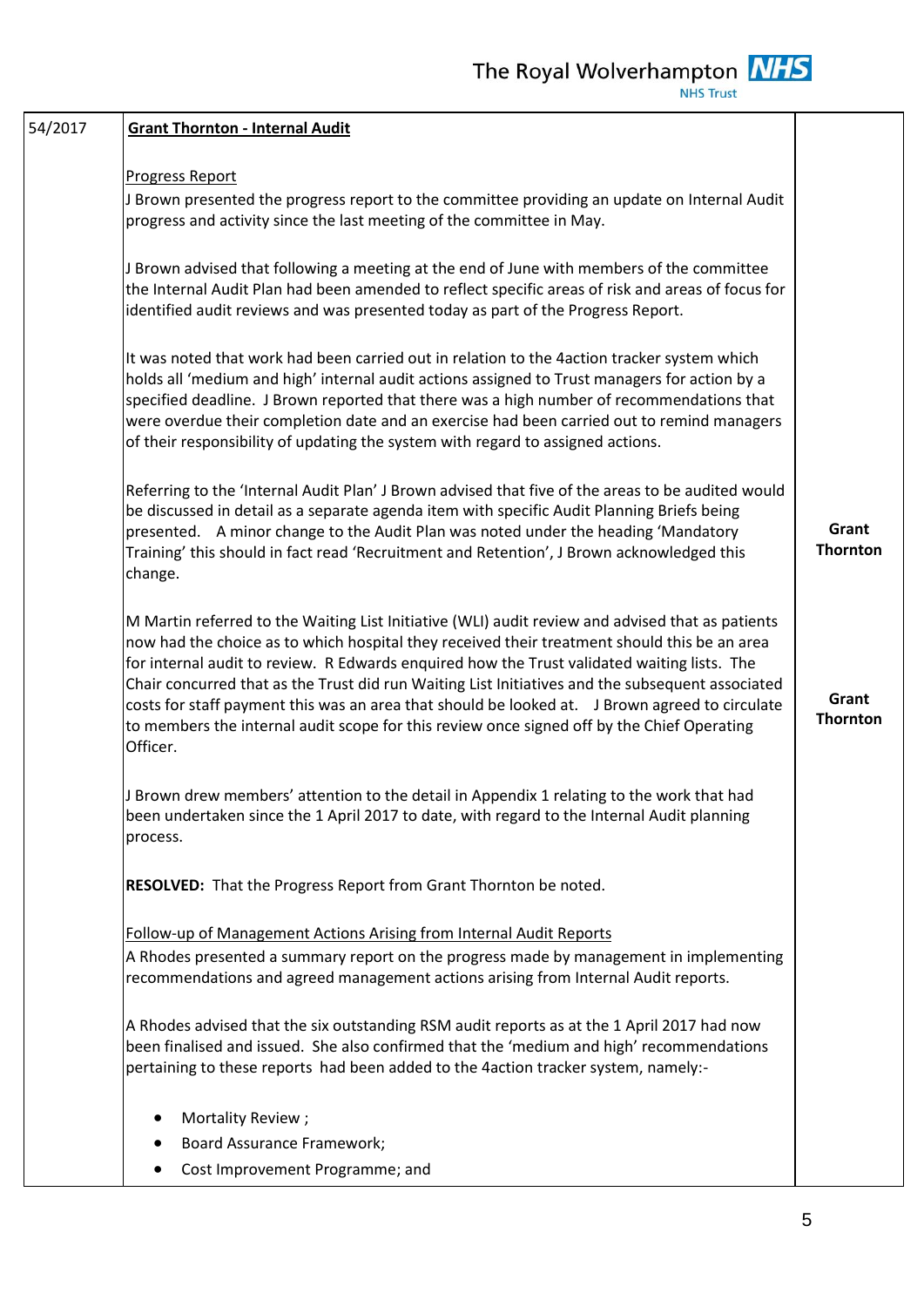The Royal Wolverhampton  $\frac{NHS}{NHS \text{ Trust}}$ 

| Pharmacy<br>$\bullet$<br>M Martin enquired if in view of the recent cyber-attack if the password for Ascribe was<br>changed on a regular basis by the IT Department. K Stringer advised that the Ascribe<br>system was a departmental one and not the responsibility of the IT Department. He<br>explained that in relation to cyber-attacks externally the IT system was robust as any<br>NHS Trust, however, there could not be a definitive guarantee attacks internally were<br>difficult to stop. K Stringer agreed to speak with N Bruce, Divisional Head of ICT<br>Services / Patient Access Services for clarity on this. | <b>K Stringer</b>        |
|-----------------------------------------------------------------------------------------------------------------------------------------------------------------------------------------------------------------------------------------------------------------------------------------------------------------------------------------------------------------------------------------------------------------------------------------------------------------------------------------------------------------------------------------------------------------------------------------------------------------------------------|--------------------------|
| Losses and Compensations<br>M Martin noted the one 'high' recommendation in relation to the 'Liability for Loss of<br>Property' form confirming that the Trust cannot be liable for any lost or damaged<br>property. However, it was noted that there may be rare exceptions and in such<br>circumstances a brief report would be provided to members of the committee.                                                                                                                                                                                                                                                           |                          |
| Safeguarding<br>M Martin enquired if the three 'medium 'recommendations assigned to the Head of<br>Safeguarding had been closed down on the 4action tracker system as per the<br>September 2017 implementation date. The Chair asked that if the recommendation(s)<br>did remain open that a position statement be provided to members of the committee<br>before the next meeting in December.                                                                                                                                                                                                                                   | Grant<br><b>Thornton</b> |
| Members noted that due to the high number of 'medium and high' overdue recommendations<br>that two prompts had been sent out to remind managers of their responsibility to update their<br>actions or close down if completed. The Chair asked if as a committee there was any merit in<br>members becoming more involved in the process by inviting action leads to the committee.<br>A Rhodes replied that going forward it may prove helpful to have that relationship, but at this<br>stage it was agreed to review at the next meeting of the committee to ascertain progress<br>made.                                       |                          |
| A Rhodes further advised that a sample of 'closed' actions on the 4action tracker had been<br>extracted to check that managers could evidence the action taken prior to the<br>recommendation being closed. This work was currently ongoing.                                                                                                                                                                                                                                                                                                                                                                                      |                          |
| Referring members to page 5, A Rhodes explained that the table presented detailed the current<br>status of the actions relating to specific internal audit reports numbered 1 to 24. The current<br>status of the report was depicted by colour 'green' demonstrating the action(s) were now<br>closed and 'orange' depicting that the actions remain open and overdue their date for<br>implementation.                                                                                                                                                                                                                          |                          |
| M Martin expressed her concern that the report as presented was not clear as to exactly how<br>many 'high or medium' recommendations were overdue. The Chair agreed that a monthly<br>update on progress with regard to 'medium and high' recommendations was required to be<br>sent to members of the committee. M Martin advised that going forward it was imperative<br>that implementation dates agreed with managers were both meaningful and realistic and that<br>senior staff agreed prior to sign up that the date specified could be adhered to.                                                                        | Grant<br><b>Thornton</b> |
|                                                                                                                                                                                                                                                                                                                                                                                                                                                                                                                                                                                                                                   |                          |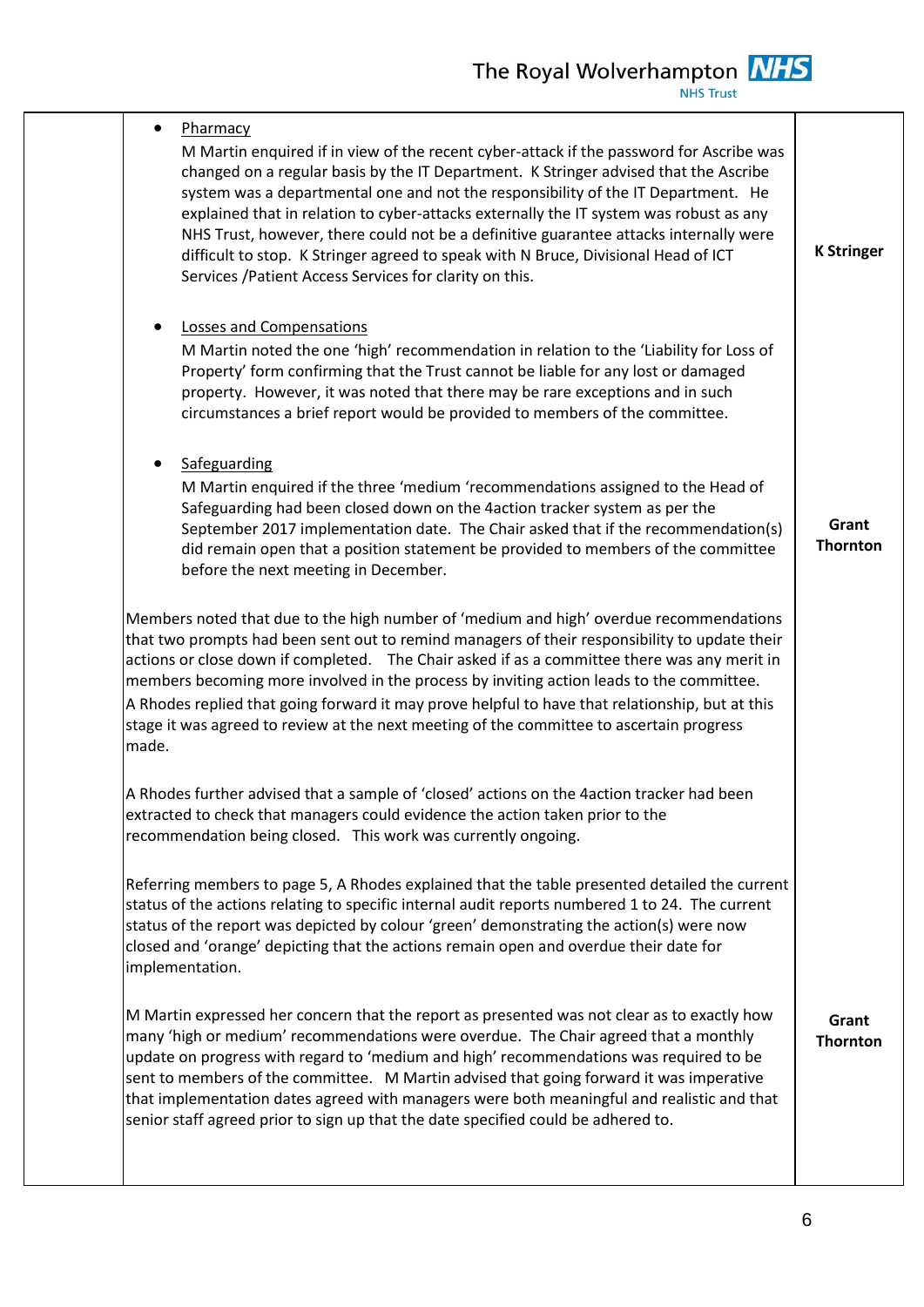**RESOLVED:** Members of the committee noted the detail and work being undertaken in the follow up work being carried out on follow up on management actions arising from internal audit reports.

#### Audit Planning Briefs

A Rhodes presented the five Audit Planning Briefs in relation to the following planned audits:-

- *Risk Management* approved
- *Consultant Job Planning* suggested by members of the committee to audit processes over the last two years, in order that independent assurance can be demonstrated
- *Recruitment and Retention* M Martin asked that current procedures are looked at to ensure that processes are running efficiently and to highlight any risks. The Chair advised that in view of the proposal to centralise recruitment it was essential that A Duffell, Director of Workforce was spoken to before the audit review commenced.
- *Clinical Serious Incidents and Complaints (lessons learned)* R Edwards acknowledged that the audit plan appeared to cover all the required fields, but it was important that any risk/evidence was shared
- *Financial Planning and Budget Setting* A Rhodes advised that the brief would be discussed with H Troalen (Deputy Chief Financial Officer) and agreed prior to sign off

**RESOLVED:** Members of the committee noted the detail presented in the five Audit Planning Briefs.

### 55/2017 **Grant Thornton – Counter Fraud**

S Pooni presented the Counter Fraud Progress Report to members of the committee.

S Pooni advised that the Counter Fraud Workplan for 2017/18 had been based upon information provided from meetings with both management and staff with final approval by the Chief Financial Officer – K Stringer.

S Pooni reported that the NHS Protect Quality Inspection had taken place in July with the Trust being assessed for compliance with key areas of activity; Inform and Involve and Prevent and Deter - a total of 10 standards. A draft report was issued by NHS Protect on the 23 August 2017 – the findings were that the Trust was compliant in 5 standards; partially compliant in 4 standards and not complaint in one standard. The area found not to be compliant was Standard 3.1. , up to date policy procedure documents. S Pooni explained that this was a weighted standard and if an organisation is deemed found to be' red' in this standard, the whole of the Prevent and Deter area of activity is also set as 'red'. Members noted that this particular standard had been challenged and that the Trust was currently waiting for a response from NHS Protect in relation to the weightings associated to this standard.

Members noted that the Trust had until the  $22^{nd}$  September 2017 to respond to the report and that action plans would be required for five standards identified in the report.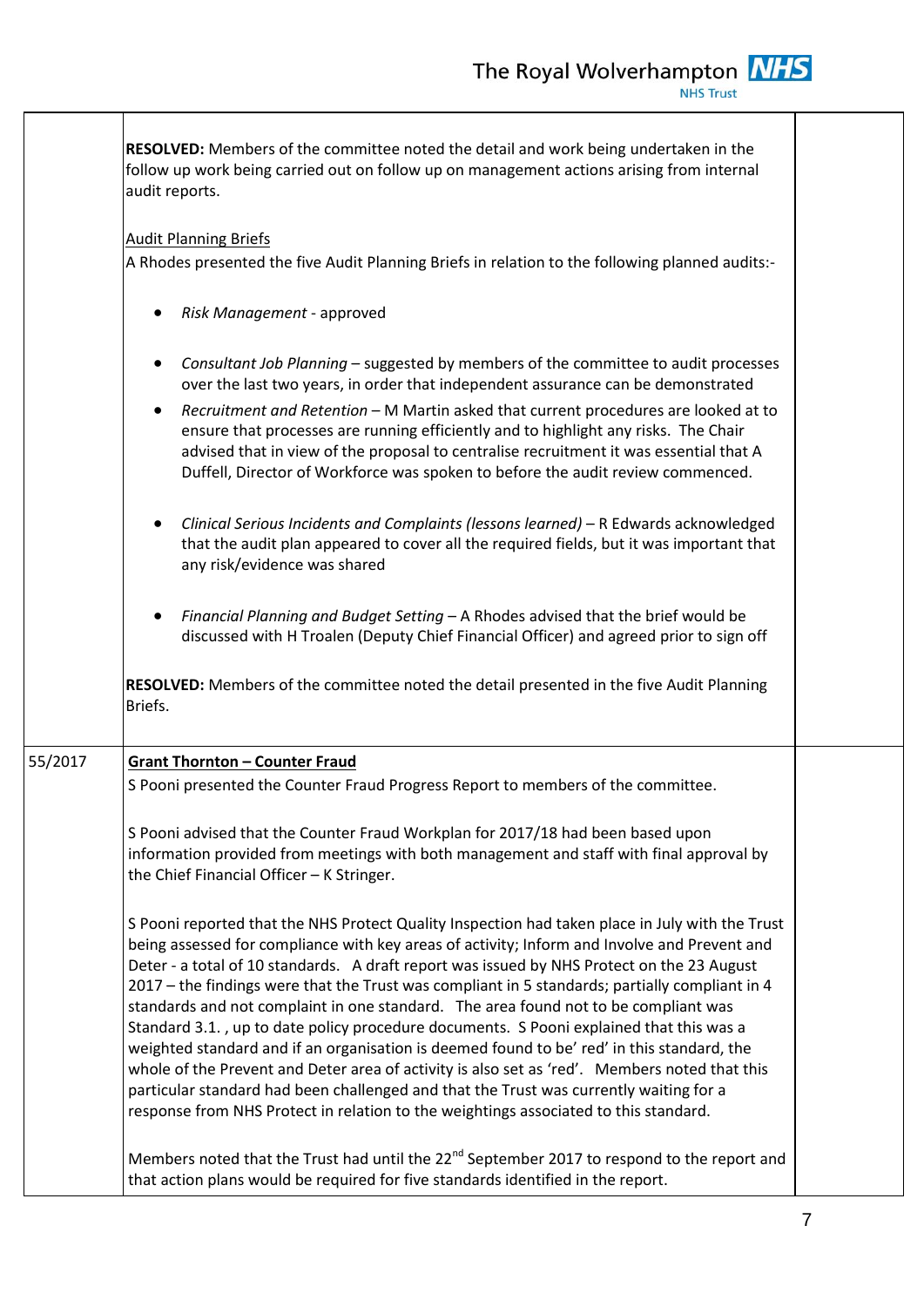|         | K Stringer advised that the Trust had not been through a Quality Inspection and record before,<br>however, it was evident that it was imperative to have processes in place that measure and<br>record the effectiveness of the Counter Fraud Service in place.                                                                                                                                                                |  |
|---------|--------------------------------------------------------------------------------------------------------------------------------------------------------------------------------------------------------------------------------------------------------------------------------------------------------------------------------------------------------------------------------------------------------------------------------|--|
|         | Referring to page 11 of the report S Pooni advised that going forward the Counter Fraud<br>inductions and training sessions would be conducted face to face rather than previously<br>conducted by DVD. Sessions will also be delivered to the Finance and Procurement<br>Departments on specific fraud and bribery risks and issues.                                                                                          |  |
|         | S Pooni reported that going forward training will also be provided to GP Practices to ensure<br>that they are aligned to the Trust's procedures in relation to accepting gifts and hospitality.                                                                                                                                                                                                                                |  |
|         | Members noted that as part of the 'Inform and Involve' awareness - Counter Fraud linked with<br>the Trust's Security team and Police to launch the Trust's partnership with Crime Stoppers in<br>July. This was well supported by Trust staff with approximately 200 staff attending the Counter<br>Fraud stand. S Pooni advised that this provided the opportunity for the Trust's stance on<br>Counter Fraud to be promoted. |  |
|         | M Kinsella advised members that going forward he was now a member of the Trust's Policy<br>Committee, which facilitated Counter Fraud to have access to any new or revised policies going<br>forward or existing ones that were being updated. This was one of the requirements of NHS<br>Protect.                                                                                                                             |  |
|         | Members were asked to note the detail in 'Appendix A – Confidential Summary of<br>Investigations and Referrals'. S Pooni reported that the detail behind the two investigations<br>and two referrals that were currently being reviewed were summarised from pages 19 - 22 of<br>the report.                                                                                                                                   |  |
|         | RESOLVED: Members noted the detail of the Counter Fraud Progress Report.                                                                                                                                                                                                                                                                                                                                                       |  |
| 56/2017 | <b>External Audit - KPMG</b>                                                                                                                                                                                                                                                                                                                                                                                                   |  |
|         | <b>Progress Report</b><br>D Shariff presented the Progress Report to members of the committee providing a summary of<br>work undertaken since the last meeting in May together with planned work over the next<br>quarter.                                                                                                                                                                                                     |  |
|         | D Shariff reported that a debrief meeting on the Annual Accounts 2016/17 had been held with<br>the Finance team in July. He confirmed that discussion on how to improve and strengthen the<br>positive audit review in 2016/17 had taken place together with what areas could be improved<br>for the 2017/18 accounts production and audit.                                                                                    |  |
|         | Members noted that 'Appendix A – Technical Update', provided a summary of the results of<br>the 2016/17 audit cycle together with highlighted outputs over the last three years. D Shariff<br>drew particular attention to the changes in the 2017/18 Single Oversight Framework and Use<br>of Resources Assessment Framework.                                                                                                 |  |
|         |                                                                                                                                                                                                                                                                                                                                                                                                                                |  |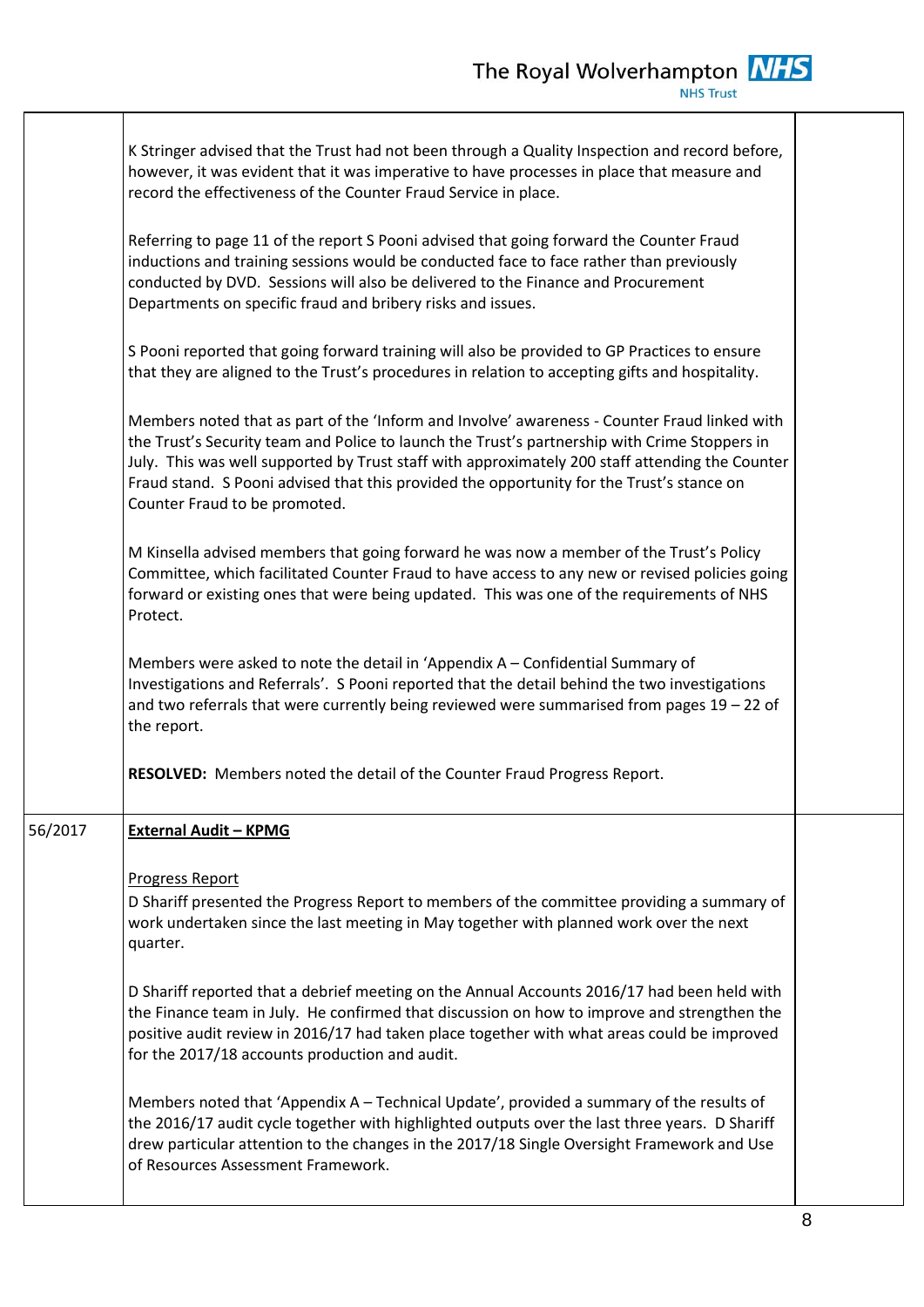**RESOLVED:** The committee noted the detail in the progress report.

#### Annual Audit Letter

D Shariff presented the Annual Audit Letter to members of the committee, which summarises the results of the 2016/17 audit work as per the Audit Plan.

Member's attention was drawn to pages 7 and 8 which summarises the headlines from the work undertaken during the financial year. Members noted that there were no issues or concerns.

**RESOLVED:** The committee concluded that the content of the letter was very positive with no issues raised.

#### Charitable Funds ISA 260

D Shariff presented the Charitable Funds ISA 260 report to members of the committee. He advised that this had been presented and discussed at the Charities Committee meeting on the 21<sup>st</sup> August 2017. It was noted that it was anticipated that an unqualified audit opinion on the financial statements would be issued.

He advised that the Management Representation Letter had not yet been received, but once received and signed off would facilitate the finalisation of the Audit Opinion. It was noted that there were no issues or concerns to bring to the committee's attention.

With regard to current systems and controls two medium priority recommendations had been made in relation to expenditure; one with regard to the Charity contribution to the Trust's Capital Programme and secondly regarding the charitable expenditure on staff retirements – Appendix 2 pertains. The Chair concurred that the Charities Committee had looked at retirement payments and also the support to the Capital Programme, and it had been agreed the policy on retirements needed review and change. The charity committee also agreed the funds to purchase capital items should be specific and not apportioned across a range of purchases.

**RESOLVED:** The committee approved the Charitable Funds ISA 260 report.

#### Final ISA 260 Report 2016/17

D Shariff referred to the May meeting of the committee and the management responses received at that time in relation to the ISA 260. He advised that the final signed off ISA 260 presented to members today was for noting by members of the committee.

**RESOLVED:** Members noted the final ISA 260 Report.

## 57/2017 **Charitable Funds Annual Report and Accounts 2016/17** Members of the Committee noted and approved the Annual Report and Annual Accounts - Charitable Funds 2016/17. It was acknowledged that they had been presented to the Charities Committee on the 21 August 2017.

**RESOLVED:** The committee approved the Annual Report and Accounts.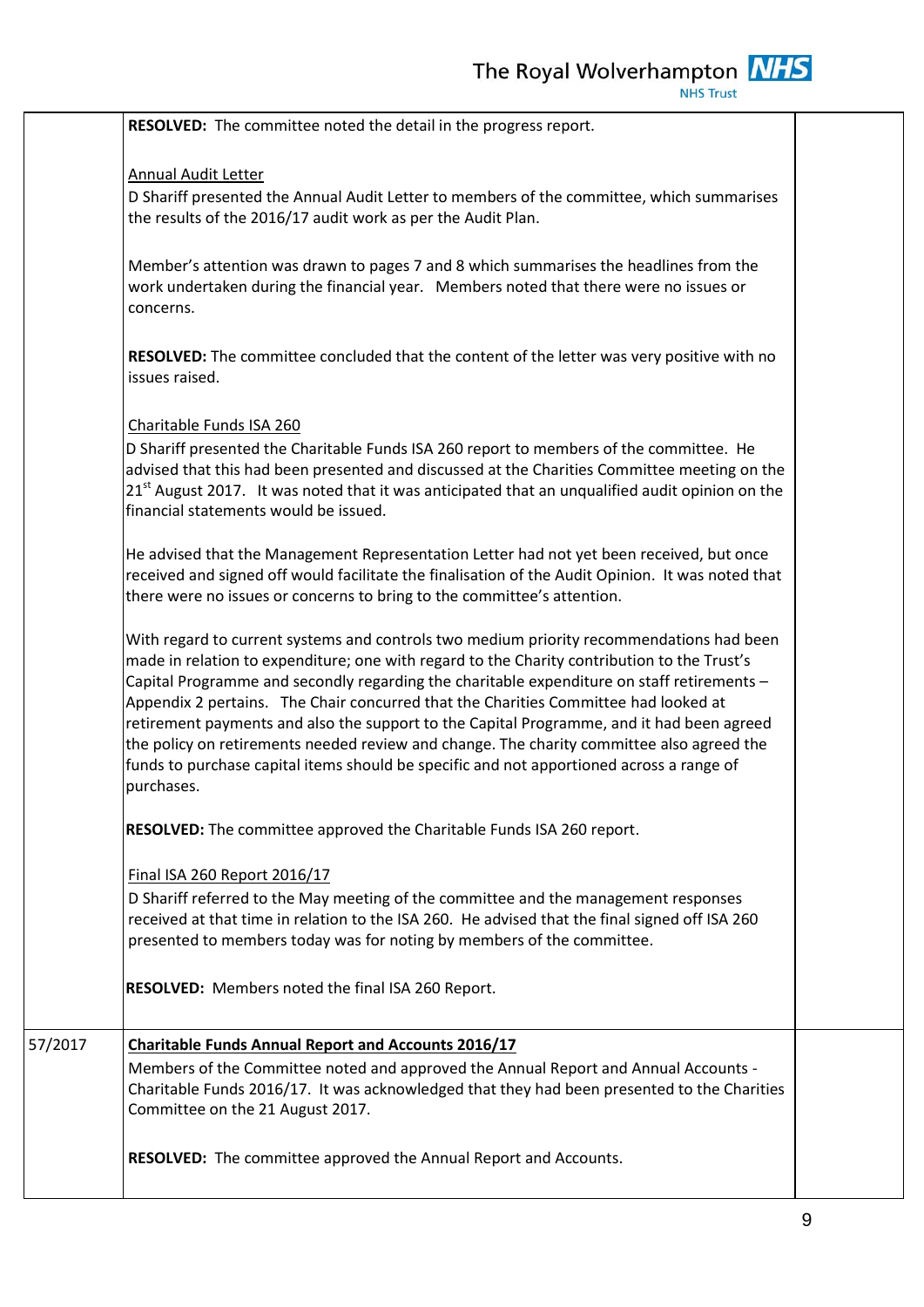The Royal Wolverhampton  $\frac{N}{H}$ 

| 58/2017 | <b>MEA Alternative Site Valuation for Trust's Land and Buildings</b>                                                                                                                                                                                                                                                                                                                                                                                   |                   |
|---------|--------------------------------------------------------------------------------------------------------------------------------------------------------------------------------------------------------------------------------------------------------------------------------------------------------------------------------------------------------------------------------------------------------------------------------------------------------|-------------------|
|         | K Stringer asked members to note the further explanatory report presented on the impact and<br>future risks of adopting the Alternative Site Valuation Methodology, previously approved by<br>the committee at the February meeting.                                                                                                                                                                                                                   |                   |
|         | RESOLVED: Members acknowledged the additional detailed report and confirmed they were<br>happy with the content as presented.                                                                                                                                                                                                                                                                                                                          |                   |
| 59/2017 | <b>Losses and Compensation Payments</b>                                                                                                                                                                                                                                                                                                                                                                                                                |                   |
|         | K Stringer presented the report on Losses and Special Payments for the period 1 April 2017 to<br>31 July 2017.                                                                                                                                                                                                                                                                                                                                         |                   |
|         | Members of the committee noted and approved the following:-                                                                                                                                                                                                                                                                                                                                                                                            |                   |
|         | the total losses and special payments in the period of £48,051.03 (27 new cases plus 2<br>existing cases);                                                                                                                                                                                                                                                                                                                                             |                   |
|         | the losses and special payments authorised within Officers' delegated limits in the<br>$\bullet$<br>period, the Chief/Deputy Financial Officer authorised £21,204.03 (22 cases) of losses<br>and special payments under delegated powers;                                                                                                                                                                                                              |                   |
|         | note the personal injury claims of £26,847.00 (5 new cases and 2 existing cases); and<br>$\bullet$                                                                                                                                                                                                                                                                                                                                                     |                   |
|         | note the total for the 2017/18 year to date of £48,051.03 (27 new cases plus 2 existing<br>cases)                                                                                                                                                                                                                                                                                                                                                      |                   |
|         | M Martin enquired as to what progress had been made in regard to payment being made by<br>overseas visitors receiving treatment at the Trust. K Stringer confirmed that a dedicated team<br>(Division 1) were implementing a new charging arrangement from October 2017, which would<br>be more robust. M Kinsella advised that there had been a marked growth of fraud taking place<br>whereby people were using false ID, in order to get treatment. |                   |
|         | The Chair enquired if the personal injury claims reported did or did not include defence costs.<br>K Stringer undertook to ascertain the detail and report back to members.                                                                                                                                                                                                                                                                            | <b>K Stringer</b> |
|         | RESOLVED: The committee approved the detail in the Losses and Special Payments report and<br>recommended the report be presented to the September meeting of the Trust Board for final<br>sign off.                                                                                                                                                                                                                                                    |                   |
| 60/2017 | <b>Security</b>                                                                                                                                                                                                                                                                                                                                                                                                                                        |                   |
|         | Progress Report<br>R Jones presented the Security Report to members of the committee.                                                                                                                                                                                                                                                                                                                                                                  |                   |
|         | R Jones advised that with regard to 'community premises' he was pleased to report that the<br>Bentley Bridge warehouse had been refurbished with a new alarm system.                                                                                                                                                                                                                                                                                   |                   |